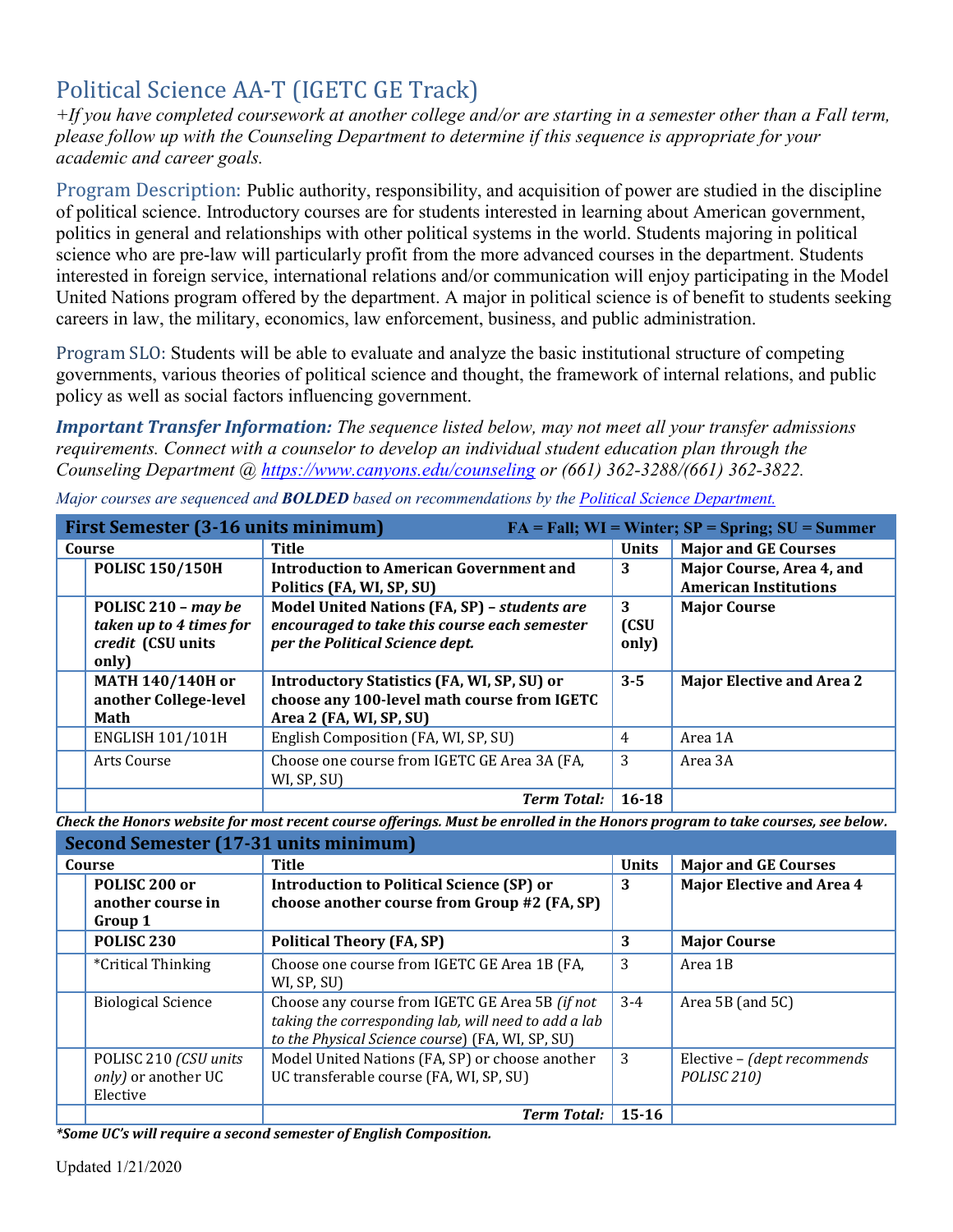| Third Semester (32-46 units minimum) |                                                          |                                                                                                                                                               |              |                                                        |
|--------------------------------------|----------------------------------------------------------|---------------------------------------------------------------------------------------------------------------------------------------------------------------|--------------|--------------------------------------------------------|
| Course                               |                                                          | <b>Title</b>                                                                                                                                                  | <b>Units</b> | <b>Major and GE Courses</b>                            |
|                                      | <b>POLISC 250</b>                                        | <b>Comparative Government &amp; Politics (FA, SP)</b>                                                                                                         | 3            | <b>Major Course</b>                                    |
|                                      | <b>Physical Science</b>                                  | Choose one course from IGETC GE Area 5A (if not<br>taking the corresponding lab, will need to add a lab<br>to the Biological Science course) (FA, WI, SP, SU) | $3 - 4$      | Area 5A (and 5C)                                       |
|                                      | American Institutions -<br>History course                | Choose one of the History course options for<br>American Institutions, listed below (FA, WI, SP,<br>SU)                                                       | 3            | American Institutions and<br>Area 3B                   |
|                                      | COMS 105/105H                                            | Fundamentals of Public Speaking (FA, WI, SP, SU)                                                                                                              | 3            | Area 1C                                                |
|                                      | POLISC 210 (CSU units<br>only) or another UC<br>Elective | Model United Nations (FA, SP) or choose another<br>UC transferable course (FA, WI, SP, SU)                                                                    | 3            | Elective - (dept recommends<br>POLISC <sub>210</sub> ) |
|                                      |                                                          | <b>Term Total:</b>                                                                                                                                            | $15-16$      |                                                        |

| <b>Fourth Semester (47-61 units minimum)</b> |                                                                    |                                                                                                                                  |              |                                                                                          |
|----------------------------------------------|--------------------------------------------------------------------|----------------------------------------------------------------------------------------------------------------------------------|--------------|------------------------------------------------------------------------------------------|
| Course                                       |                                                                    | <b>Title</b>                                                                                                                     | <b>Units</b> | <b>Major and GE Courses</b>                                                              |
|                                              | <b>POLISC 270</b>                                                  | <b>International Relations (FA, SP)</b>                                                                                          | 3            | <b>Major Course</b>                                                                      |
|                                              | Arts or Humanities<br>Course                                       | Choose one course in either IGETC GE Area 3A or<br>3B (FA, WI, SP, SU)                                                           | 3            | Area 3A or 3B                                                                            |
|                                              | POLISC 290 or another<br>UC Elective                               | Ethnic & Gender Politics (SP) or choose another<br>CSU transferable course (FA, WI, SP, SU)                                      | 3            | Elective - (dept. recommends<br>POLISC <sub>290</sub> )                                  |
|                                              | POLISC 210 (CSU units<br>only) or another Social<br>Science Course | Model United Nations (FA, SP) or choose another<br>IGETC Area 4 course-if you only have POLISC<br>classes there (FA, WI, SP, SU) | 3            | Elective -But, also make sure<br>you have 1 IGETC Area 4 class<br>that's not from POLISC |
|                                              | ++UC Elective                                                      | Choose another UC transferable course (FA, WI,<br>SP, SU)                                                                        | $3 - 5$      | Elective (Have you met the UC<br>++Foreign language<br>requirement?)                     |
|                                              |                                                                    | <b>Term Total:</b>                                                                                                               | $15+$        |                                                                                          |

## **Total Units: 61+**

**++Note:** Foreign language is required as part of the transfer general education breadth for UCs. Please see the Counseling Office for additional information.

### **Group 1 – Need a total of two courses completed for this area (at least 6 units)**

| POLISC <sub>200</sub>                                                                             | Introduction to Political Science (SP)   |  |  |  |
|---------------------------------------------------------------------------------------------------|------------------------------------------|--|--|--|
| POLISC 210 (CSU units only)                                                                       | Model United Nations (FA, SP)            |  |  |  |
| POLISC <sub>290</sub>                                                                             | Ethnic & Gender Politics (SP)            |  |  |  |
| <b>MATH 140/140H</b>                                                                              | Introductory Statistics (FA, WI, SP, SU) |  |  |  |
| $\alpha$ is the infection of $\alpha$ is the $\alpha$ in $\alpha$ is the $\alpha$ is the $\alpha$ |                                          |  |  |  |

*Students can take additional Political Science courses to fulfill elective units.* 

#### **American Institutions Requirement –** Select one history course from the following (3 units)

| POLSCI 150/150H covers second course | Economics 170/170H, History 111/111H, History 112/112H, History |  |  |
|--------------------------------------|-----------------------------------------------------------------|--|--|
| <i>for this category</i>             | 120/120H, or History 130 (FA, Wi, SP, SU)                       |  |  |

## **Counseling Resources**

Political Science Department<https://www.canyons.edu/academics/politicalscience/index.php> UC General Education Guide:

https://www.canyons.edu/\_resources/documents/studentservices/counseling/degrees/IGETC20192020.pdf CSU/UC Articulation Agreements: [www.assist.org](http://www.assist.org/) 

University of California: [www.universityofcalifornia.edu](http://www.universityofcalifornia.edu/) 

UC Transfer Pathways: [https://admission.universityofcalifornia.edu/admission-requirements/transfer-](https://admission.universityofcalifornia.edu/admission-requirements/transfer-requirements/transfer-pathways/political-science.html)

[requirements/transfer-pathways/political-science.html](https://admission.universityofcalifornia.edu/admission-requirements/transfer-requirements/transfer-pathways/political-science.html) 

Model United Nations: [david.andrus@canyons.edu](mailto:david.andrus@canyons.edu) 

COC Honors Program:<https://www.canyons.edu/academics/honors/index.php>